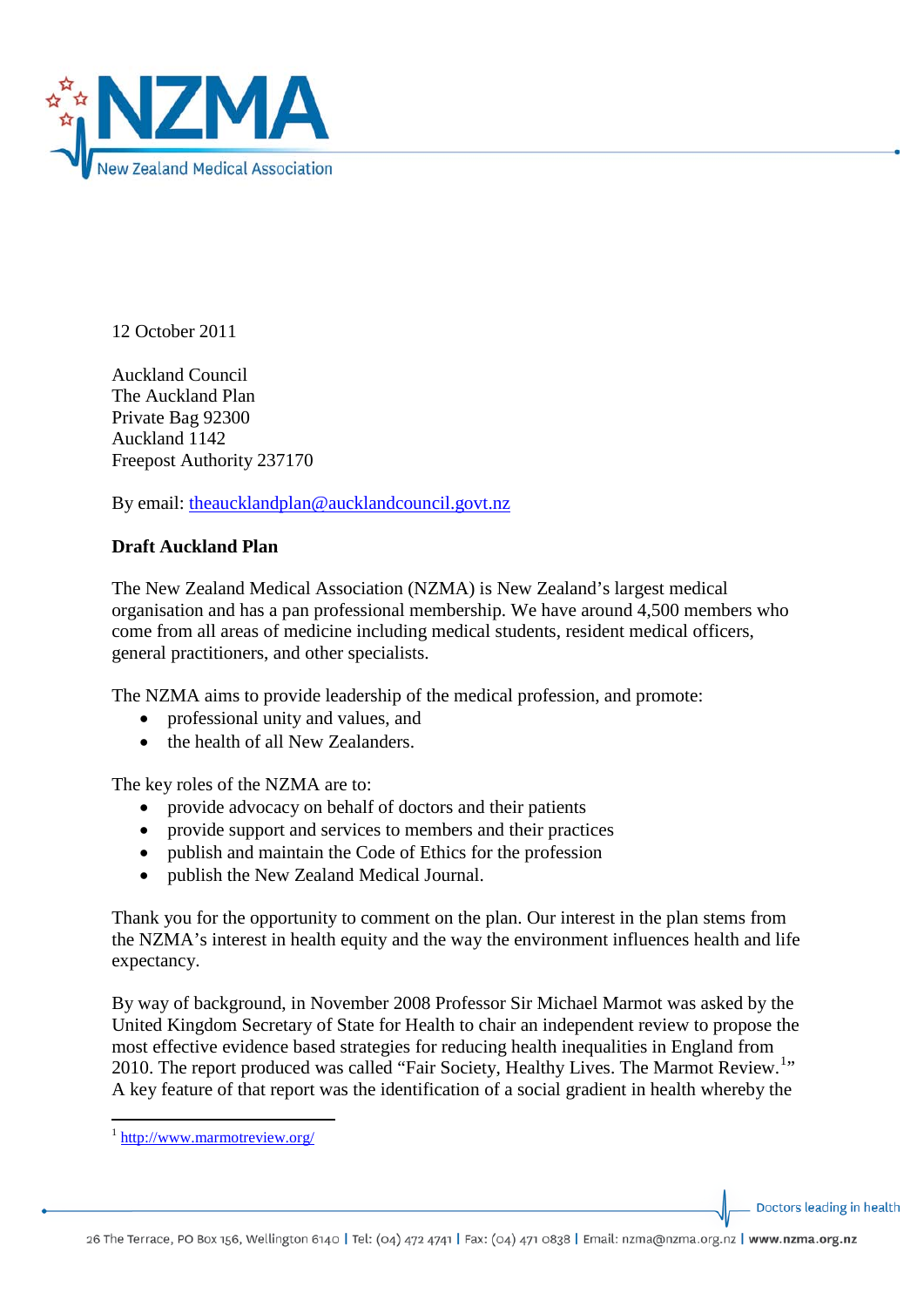lower a person's social position, the worse his or her health. This has wider implications than saying that people living in poor countries have poorer health than those in wealthier countries; it demonstrated that poor health in rich countries also existed in those areas where the social gradient between rich and poor was wide. For example Sir Michael showed that life expectancy figures for men in Glasgow, Scotland varied from an average of 82 in the most affluent areas of the city to 54 in the most deprived<sup>[2](#page-1-0)</sup>.

Why is this relevant to the proposed plan for the Auckland City plan?

It is relevant because there is a link between the built environment, health inequalities and outcomes. The rise in diseases associated with inactive lifestyles, including type 2 diabetes, obesity and respiratory problems, is strongly linked to where and how we live. Differential access to good housing, employment, education and training, open space and affordable, nutritious food is a key element in causing health inequalities between areas and groups.

Where we live, and the conditions in which we live, have a significant impact on our physical and mental health. Access to high quality housing in safe neighbourhoods, green spaces, strong communities and good transport systems all contribute to positive health and wellbeing. In an urban environment, factors which affect health outcomes include air pollution, traffic, noise, lack of space, poor housing, feeling unsafe and insecure, anti-social behaviour and absence of neighbourliness, stress and mental ill health, exposure to infections and limited options for physical activity.<sup>[3](#page-1-1)</sup>

Problems arising from life in the urban environment have been found to play a part in other illnesses, such as depression, social isolation, stroke, some cancers, asthma, and unintentional injuries. This means that the way we design, plan and build our cities and neighbourhoods has a major influence on how healthy our communities are. New projects take a long time to plan and build. If we get them wrong, it may be some time before further changes can be made. As a result, urban designers and planners play a vital part in promoting public health.

For these reasons the New Zealand Medical Association is taking a keen interest in health equity although we acknowledge that much of the activity needed to address health inequities exists outside of the health arena. It exists in terms of urban planning, housing, education, transport, and accessibility of services. In respect of health equity the NZMA has recently prepared a position statement which you may find useful, and we enclose a copy.

The Marmot Review, "Fair Society, Healthy Lives," identified six policy objectives to reduce health inequalities. Of these, policy objective E: "Create and develop healthy and sustainable places and communities" is pertinent to the draft plan. The report recommends action to improve active travel, provide good quality open spaces, improve the food environment and provide better energy efficiency in housing. It also recommends integrating local planning, transport, housing, environmental and health systems in order to make sure that joined up pursuit of common objectives can be used to improve health outcomes.

3

<span id="page-1-0"></span>**<sup>.</sup>** <sup>2</sup> Taking Action on Social Determinants of Health, Professor Sir Michael Marmot, Wellington July 2011. [http://www.nzma.org.nz/sites/all/files/Marmot\\_Marmotpresentation.pdf](http://www.nzma.org.nz/sites/all/files/Marmot_Marmotpresentation.pdf)

<span id="page-1-1"></span>[http://www.bristol.gov.uk/sites/default/files/documents/health\\_and\\_adult\\_care/health\\_and\\_medical\\_advice/Brist](http://www.bristol.gov.uk/sites/default/files/documents/health_and_adult_care/health_and_medical_advice/Bristol%20public%20health%20factsheet%20-%20built%20environment.pdf) [ol%20public%20health%20factsheet%20-%20built%20environment.pdf](http://www.bristol.gov.uk/sites/default/files/documents/health_and_adult_care/health_and_medical_advice/Bristol%20public%20health%20factsheet%20-%20built%20environment.pdf)